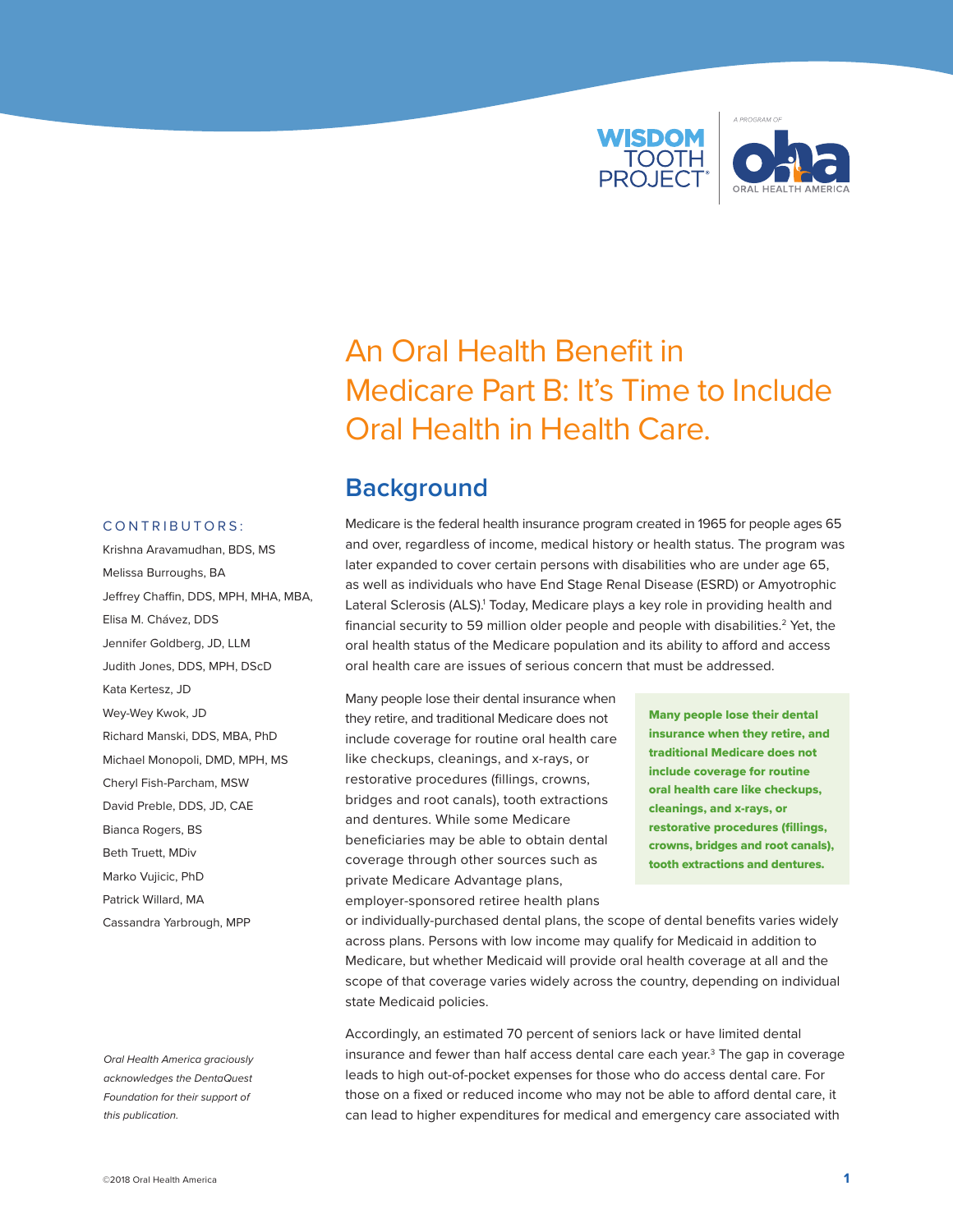untreated dental problems. About 1 in 5 older Americans has untreated tooth decay,4 and more than 70 percent have periodontal

A significant percentage of this group, as well as the low-income Medicare population, have reported delaying or foregoing dental care due to cost.<sup>7</sup>

disease.5 Younger Medicare beneficiaries with disabilities also lack oral health coverage, and over a third of these adults have untreated dental caries.<sup>6</sup> A significant percentage of this group, as well as the low-income Medicare population, have reported delaying or foregoing dental care due to cost.<sup>7</sup>

Oral health problems can adversely affect one's ability to maintain optimal nutrition, self-image, social interactions, and mental and

Oral health problems can adversely affect one's ability to maintain optimal nutrition, self-image, social interactions, and mental and physical health.

physical health. Caries and gum disease may lead to chronic pain, tooth loss and serious infections. It is also not uncommon for Medicare beneficiaries to have medical conditions and medications that worsen their oral health, or oral health issues that exacerbate or complicate treatment of their other medical conditions.

Increasingly, studies are showing that oral health is closely correlated to overall health. Adding comprehensive oral health coverage to Medicare would keep older adults and persons with disabilities healthier and reduce other health care costs. This white paper discusses the need and support for this policy change and proposes how a comprehensive oral health benefit could be integrated into Medicare Part B.

## **Statement of Need**

People who rely on Medicare face numerous barriers to maintaining their oral health, including lack of coverage and affordable care, as well as costly medical conditions that can also impact their oral health. While the importance of good oral health is generally accepted, dental care use among older adults diminishes with age for those with limited income or no dental insurance.<sup>8</sup> Since income and dental insurance coverage are typically tied to employment,

the ability to pay for dental services decreases with both age and retirement.<sup>9</sup> Similarly, people who leave work due to permanent disability lose dental coverage at a time that they also have lost income.

Medicare beneficiaries spend a significant portion of their income on health care. More than one-third of beneficiaries in traditional Medicare spend at least 20 percent of their per capita total income on out-of-pocket health care costs. Between 2013 and 2030, out-of-pocket health care costs are projected to increase from 41 percent to 50 percent of average per capita Social Security income.<sup>10</sup> The spending burden is even greater for individuals in poor health, aged 85 and over, and those with modest income or who derive most of their income from Social Security. In fact, cost is the number one reason that older adults cite for not having gone to a dentist in the past year.<sup>11</sup>

The majority of persons on Medicare are of modest means and median per capita income declines with age, which limits their ability to afford dental coverage and care. The median incomes for white beneficiaries over age 65 (\$30,050) is significantly greater than for black (\$17,350) and Hispanic (\$13,650) beneficiaries. The median income for beneficiaries under the age of 65 with disabilities is even lower, \$17,950. Between 2013 and 2030, median income and savings are projected to increase after adjusting for inflation, but much of that growth will be concentrated among a small subset of beneficiaries with relatively high incomes and assets.

Further, Medicare beneficiaries also have limited savings. One-out-of-four Medicare beneficiaries have savings below \$14,550, no savings or are in debt. Half of Medicare beneficiaries have under \$75,000 in savings, including retirement accounts. As with income, median per capita savings vary greatly across demographic characteristics, with lower rates of savings among black (\$16,000), Hispanic (\$12,250), disabled under age 65 (\$33,300), and single (\$25,750) beneficiaries. For people who have less than a high-school education, per capita savings is only \$11,450.12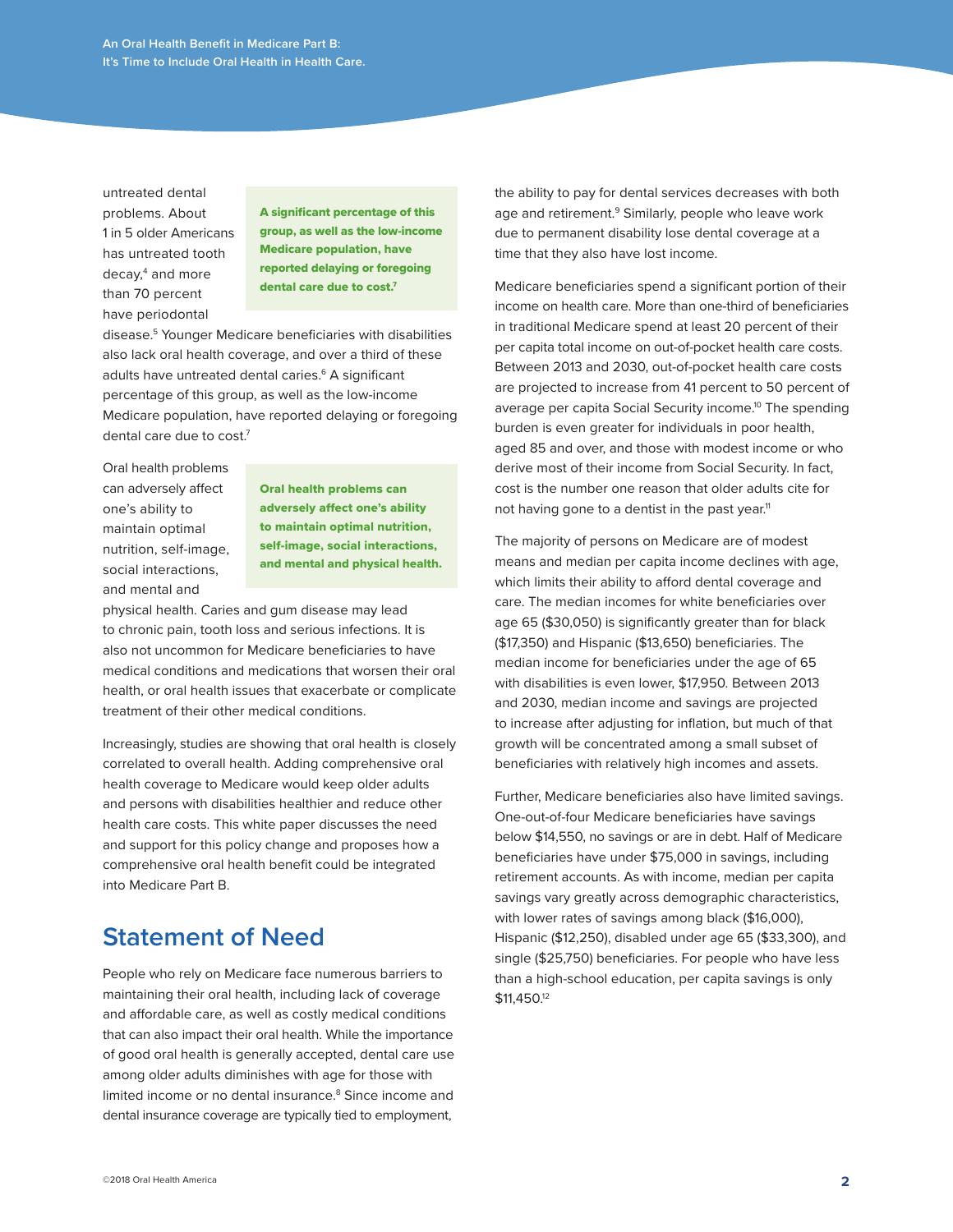While some seniors continue to have sufficient income to enjoy private dental benefits after turning 65, half of all Medicare beneficiaries live on annual incomes below \$26,200, one-quarter have incomes below \$15,250.<sup>13</sup> Over half of beneficiaries ages 85 and older have incomes of less than \$20,400. And, 70 percent of all seniors have no dental coverage. Further complicating access to dental care is the belief by many retirees that oral health coverage is included within Medicare, and many of those that do report having dental insurance do not realize that their Medicare coverage does not include a dental benefit.14 Numerous studies have documented that more than 50 percent of people, ages 50-64, do not know that Medicare does not include dental coverage.

A substantial segment of the Medicare population with fixed incomes and limited resources will need to spend more of their incomes on dental care if they choose to access care, while others may forgo this vital care except in emergency cases, while prioritizing other life necessities like food and shelter.<sup>15</sup> Providing dental coverage to older Americans and people with disabilities would close previous gaps in dental use and expense between the uninsured and the insured,<sup>16</sup> and ensure that America's seniors and people with disabilities have access to good oral health throughout their lifetime.

# **Medical Necessity**

Disparities in oral care for older adults are significant for those with few financial resources and limited oral health education, particularly if they are entering their senior years with a significant history of oral disease. The prevalence increases for those who are homebound or institutionalized and is more pronounced among groups who have been traditionally underserved, such as black, Asian and Hispanic adults, persons with low incomes, and those without dental benefits.<sup>17</sup> Untreated, decay and other oral

Disparities in oral care for older adults are significant for those with few financial resources and limited oral health education, particularly if they are entering their senior years with a significant history of oral disease. diseases result in pain, chronic and acute infection, tooth fractures and loss, as well as compromised oral function and quality of life.18

To adequately address their oral health needs, older adults and persons with disabilities who receive health care through Medicare require a comprehensive oral health benefit. Given the importance of oral health as part of overall health, integrating a dental benefit into the Medicare structure is essential. Medicare beneficiaries face increased risks to their oral health as a consequence of direct and indirect consequences of systemic diseases, conditions and medications common to older populations. Oral pain and tooth loss can make it difficult to eat, leading to poor nutrition, weight loss or gain, and exacerbation of chronic conditions like hypertension, diabetes, and hyperlipidemia – conditions that individuals are more likely to acquire later in life.<sup>19</sup> Further, for older adults with weakened immune systems, oral infections can act as a source for ongoing infection.<sup>20</sup> Without the means to address oral health problems, many Medicare beneficiaries face adverse consequences to their overall health, oral health, quality of life and financial stability.

There has been a paradigm shift in dentistry with increased focus on risk assessment, interprofessional collaboration and minimally invasive treatment to maintain oral health, an approach that is especially critical for adults with multiple morbidities and frail older adults at the end of life.<sup>21</sup> While the inclusion of oral health care as an integral part of health care is important, these models are not widespread. Lack of resources and an absence of coordinated care results not only in more extensive and expensive care, but also prevents the collection of data that will further our knowledge about the relationship between general and oral health. Without the addition of a dental benefit to Medicare, many older adults will not have the resources to benefit from these changing models in health care that include oral health as part of comprehensive care. Access through Medicare Part B would provide a significant opportunity for more coordinated oral and primary health care.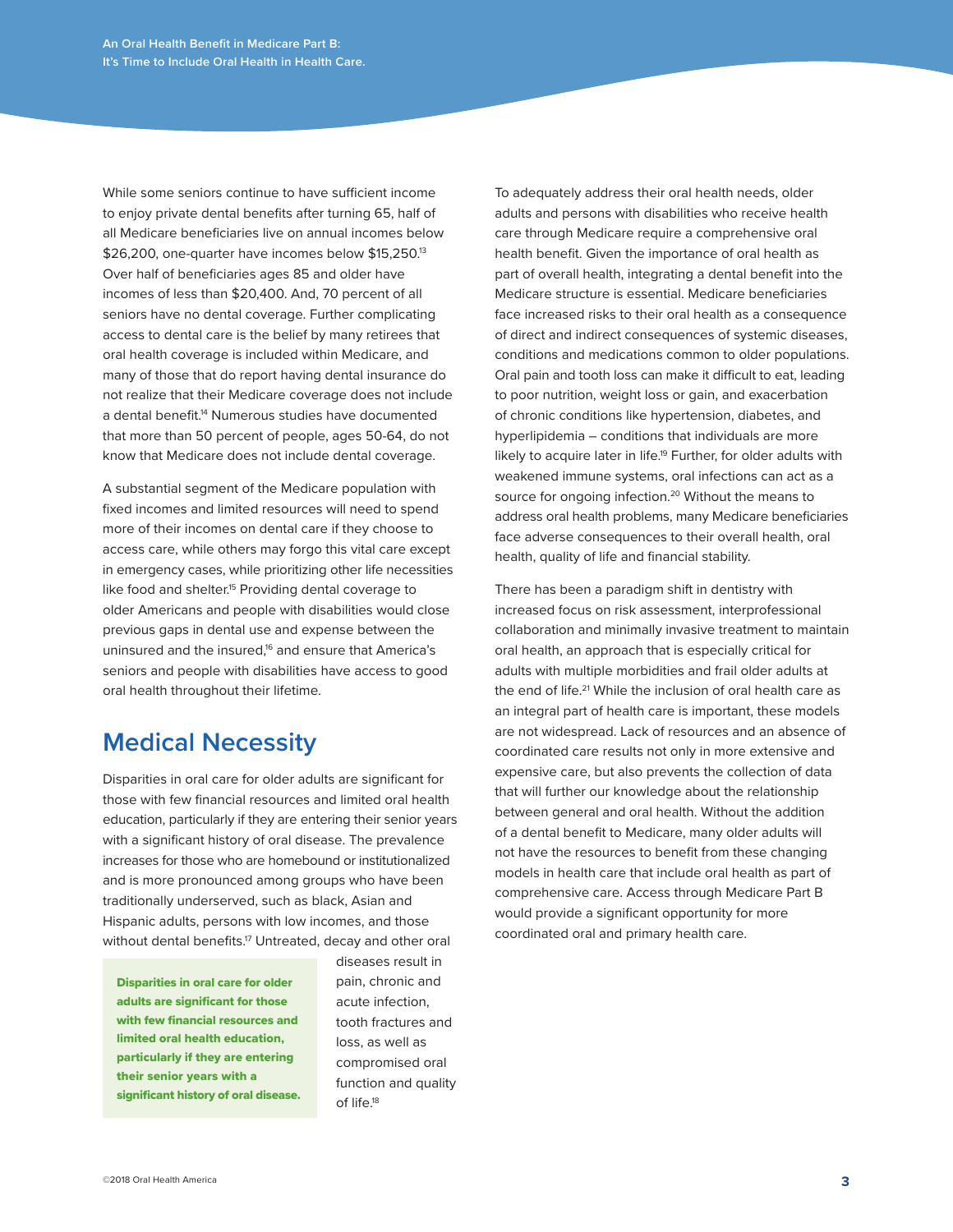# **Adding Dental to Medicare Part B**

Since Medicare Part B is the part of the Medicare program that covers outpatient services, a comprehensive oral health benefit would be most effectively administered and delivered through Part B. Such a benefit would include medically necessary procedures, as well as preventive

services – a set of services similar to those covered by Part B for other forms of medical care.

Since Medicare Part B is the part of the Medicare program that covers outpatient services, a comprehensive oral health benefit would be most effectively administered and delivered through Part B.

The Medicare Part B benefit would be amended to

include dental services using the medically necessary and reasonable standard that applies to all Part B services: Part B would cover care that is medically necessary and reasonable to address the oral health condition. Preventive services such as cleanings, x-rays, screenings, and examinations would be defined and covered in a similar fashion to services already provided through Medicare "wellness visits" and preventive services.

An oral health benefit fully integrated into the Medicare Part B benefit would be subject to the same cost-sharing rules as other Part B components (i.e. the same deductible, coinsurance requirements and protections). Additional costs would be funded as Part B is now, through general revenues and beneficiary premiums (\$134 per month for beneficiaries paying the standard premium in 2018), using the current Medicare processes to determine premium amounts. Low-income individuals would receive the same level of financial assistance and protections regarding oral health services as they do for other Part B services. Additionally, Medicare Advantage plans would be required to provide oral health coverage just as they cover all other Part B benefits<sup>22</sup>

# **Part B Coverage, Costs**

Medicare Part B covers physician services including surgery, consultations and visits, outpatient services, x-rays, lab work, and other diagnostic tests, certain preventive benefits,

durable medical equipment and prosthetic devices. Part B benefits are subject to a deductible (\$183 in 2018), and most Part B benefits are subject to coinsurance of 20 percent. No coinsurance or deductible is charged for an annual wellness visit or for preventive services that are rated 'A' or 'B' by the U.S. Preventive Services Task Force.

Medicare is a defined benefit program. Coverage is grounded in the "medically reasonable and necessary" standard. Part B is funded by general revenues and beneficiary premiums. State Medicaid programs pay the Part B premiums, as well as cost-sharing for some low-income beneficiaries. Beneficiaries with incomes greater than \$85,000 for individuals or \$170,000 for married couples pay a higher, income-related monthly Part B premium, ranging from \$187.50 to \$428.60 per month in 2018.

In 2017, the majority of the 57 million people on Medicare were covered by traditional Medicare, with one-third (33 percent) receiving their Medicare benefits through a private Medicare Advantage (MA) plan that may impose different premium and cost-sharing requirements. These plans must provide all items and services that are covered under Medicare Parts A and B, except for hospice.

# **Proposed Structure & Cost Analysis**

As part of an ongoing investigation of alternatives to serve the dental care needs of a growing elder population, the American Dental Association (ADA) recently commissioned a study that analyzed the cost structure for various dental benefit designs within Medicare. Pricing was based on 2016 self-insured market rates. This study estimated that a comprehensive benefit without dollar value caps would cost the federal government 31.4 billion in 2016 dollars, or \$32.3 billion in 2018. This estimate assumes a general fund contribution of 75 percent of all costs, similar to the current Medicare Part B funding structure.

The estimated base premium increase for a Part B benefit is \$14.50 per beneficiary per month. This cost estimate accounts for low-income beneficiary subsidies applied to premiums and cost-sharing and surcharges paid by high-income beneficiaries. A standard 20 percent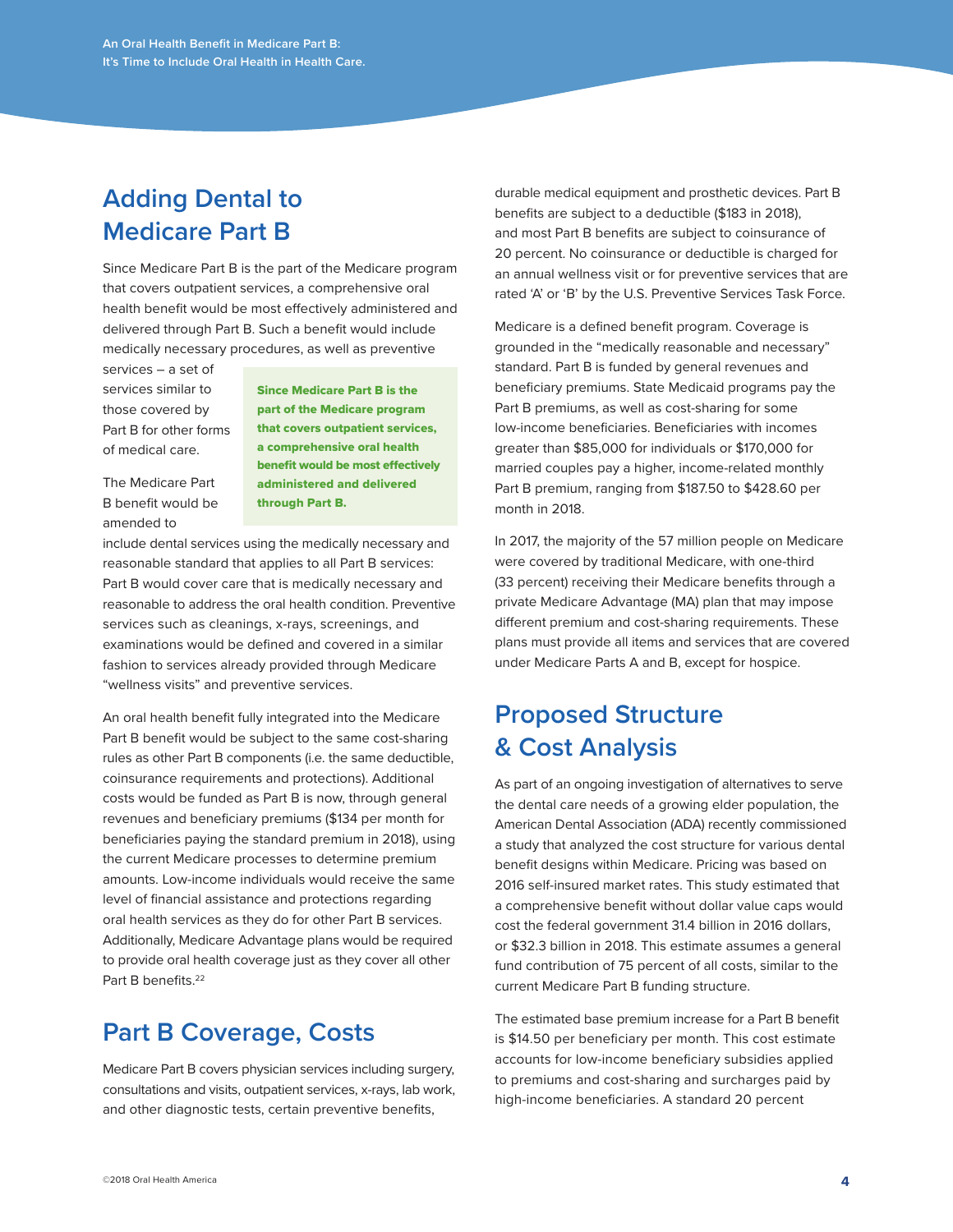co-insurance was applied across all services. Additionally, this model assumes dental services are not subject to any additional deductible.

This study assumes a reimbursement rate at the median (50th percentile) fee (i.e. fees charged by at least 50 percent of dentists in the Unites States.) Funding a benefit at appropriate levels to support participation is essential to assure adequate access for Medicare beneficiaries. Apart from cost of services, overhead charges experienced by dental offices are significant. Unlike a typical physician's office, a dental practice that offers comprehensive services houses significant equipment, creating a relatively larger overhead. Unlike Part B, within Medicare Part A, hospitals are paid a facility fee to account for equipment costs for each service rendered in the hospital.

Further, within dental fee-for-service reimbursement models, other unique costs such as dental laboratory material and supplies are included within the fee for each procedure. Practice viability is dependent upon a mix of patients who are eligible for various discounted rates versus full-fee paying patients in a practice. Thus, practice overhead, along with total cost of the services relative to discounted fees, will be an important factor for dental practices considering whether to participate in Medicare.

Note that these estimates are based on the current coverage trends for working-age adults. For example, the cost of coverage for dental implants is not included within these estimates. Should dental coverage include services like implants (necessary for some Medicare recipients), the utilization and cost of such services would need to be added to these estimates. Similarly, any current "pent-up" demand for dental services has not been modeled within these estimates.

The ADA<sup>23</sup> continues to consider many options to address care for elders.

# **A CASE FOR INCLUSION**

### **PUBLIC OPINION**

Surveys show that consumers widely support adding oral health coverage to Medicare. A recent survey of likely voters among the general public indicated that 86 percent support including dental coverage as part of Medicare.<sup>24</sup>

Regardless of income or education, a majority of older adults (52 percent) expect dental coverage in Medicare and do not realize Medicare does not cover routine or preventive dental care.<sup>25</sup> To better understand older adults' views and attitudes on adding a dental benefit to Medicare, Oral Health America (OHA) and the ADA's Health Policy Institute (HPI), commissioned Wakefield Research to conduct a series of focus groups with adults aged 50 years or older. Findings showed that an increasing number of older adults<sup>26</sup> understand the link between oral health and overall health and virtually all (93 percent) - despite cost concerns - want dental coverage in Medicare.

Older adults prioritize two categories of care: checkups and pain treatment. One woman from Chicago explained, "I want to be pain-free. And that means getting my regular exam and cleaning, and then dealing with my crowns."

"I want to be pain-free. And that means getting my regular exam and cleaning, and then dealing with my crowns."

While research by Marketing for Change showed only 2 in 10 seniors feel emboldened enough to take action on this issue, a local consumer pilot in Orlando, Florida, called Demand Medicare Dental provided an early indication of the power of grassroots organizing. When equipped with consumer-friendly advocacy tools, older adults are ready to take action including signing petitions and sending letters, postcards and toothbrushes to their legislators demanding Medicare include dental coverage.<sup>27</sup>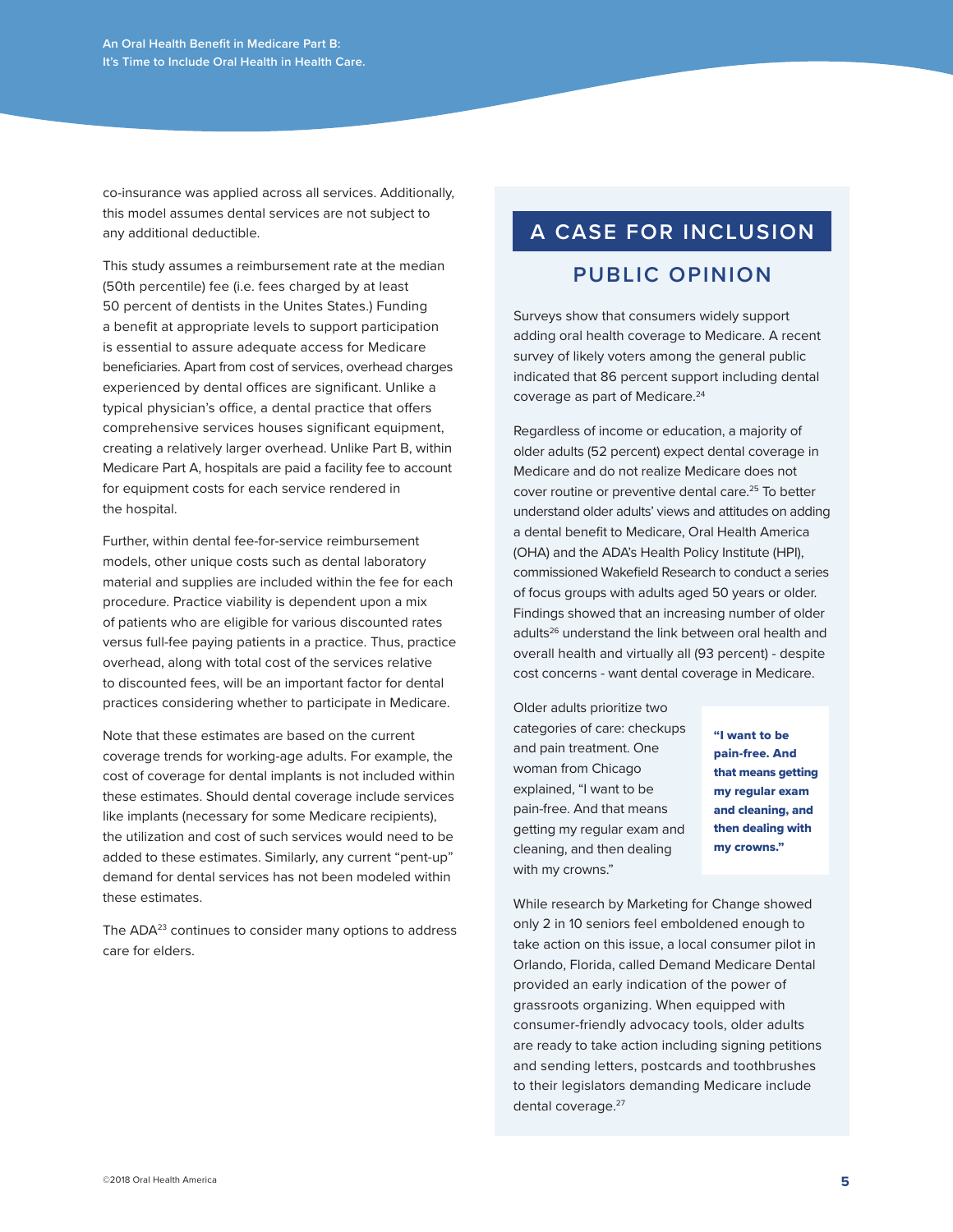## **Provider View**

To better understand the views and attitudes of the dental provider community, the Health Policy Institute, with input from the ADA Practice Institute, developed a survey to assess dentists' views and opinions on adding dental services to the Medicare program. Data were collected through an online survey administered to a random sample of licensed, professionally active U.S. dentists between January 8-12, 2018, and responses were weighted to be nationally representative.

Overall, 71.2 percent of dentists agreed<sup>28</sup> that Medicare should include comprehensive dental benefits (see Figure 1). While provider reimbursement under such a benefit requires additional research, the majority of dentists indicated they were willing to comply with typical Medicare

practice requirements such as reporting diagnostic codes and using electronic health records.

Overall, 71.2 percent of dentists agreed<sup>28</sup> that Medicare should include comprehensive dental benefits

#### **Medicare Should Include Comprehensive Dental Benefits**



### **Advantages**

Incorporating the oral health benefit into Part B has several advantages:

- Advances the goal of integrating oral health into total health care by incorporating the benefit administratively into the Medicare program that covers other health care providers. Administrative integration facilitates programmatic integration.
- Provides oral health coverage to everyone enrolled in Medicare, including those in Medicare Advantage plans, and ensures that public funding goes toward allowing the greatest number of beneficiaries access to a basic level of dental care and a healthy mouth. This is logical not only from a health equity standpoint, but because it would also encourage provider participation.
- Including an oral health benefit in Medicare Part B is simpler for beneficiaries and providers than setting up a separate benefit as was done for prescription drugs under Medicare. Beneficiaries would not have to navigate or enroll in a new, potentially confusing program. Oral health providers could interact with each other and the federal government in the same way that medical providers currently interact in the Part B system.
- There are established protections for both Medicare beneficiaries and providers. These include established Part B grievance and appeal procedures, existing precedent on medical necessity standards, and existing provider enrollment procedures, provider rate-setting processes and payment protections for Qualified Medicare Beneficiaries. Including the Part B benefit avoids the need to create new systems and bureaucracies, saving significant time and costs.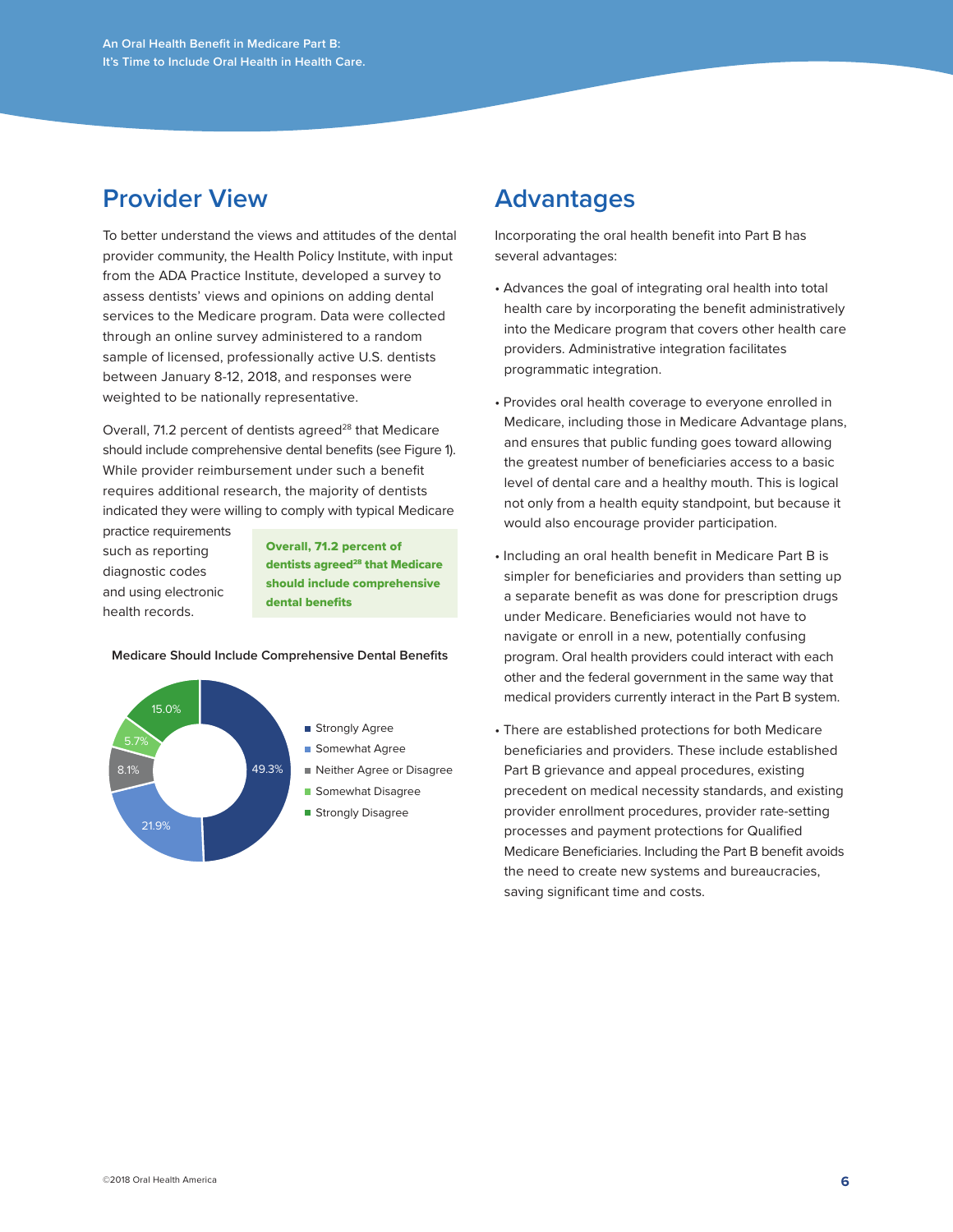## **Legislative Changes Needed**

Currently, Medicare does not cover dental benefits due to the statutory exclusion in Section 1862(a)(12) of the Social Security Act. Removing this statutory exclusion is the most important legislative change to establish a comprehensive Medicare Part B oral health benefit. However, additional statutory changes would be needed to ensure that a

Removing this statutory exclusion is the most important legislative change to establish a comprehensive Medicare Part B oral health benefit.

scope of services is established and that the oral health benefit is integrated into Medicare Part B as seamlessly as possible.

Specifically, Congress would need to pass legislation to remove the exclusion of oral health benefits from the Medicare Program.29 Further, the legislation would need to establish dental coverage in Part B<sup>30</sup> and permit payment for services prescribed in the dental benefit.<sup>31</sup> Dental services would need to be defined in the Medicare statute, and various sections addressing provider payment would need to be amended to address oral health services.<sup>32</sup> Also, CMS would require the authority to promulgate any needed regulations to implement and administer oral health benefits as part of Medicare Part B.

## **Conclusion**

Oral health is necessary for overall health. Older adults need timely and affordable access to dental care in order to age successfully. Oral health care is also essential for millions of those with permanent disabilities. A dental benefit in Medicare Part B will ensure that oral health care is integrated with, and elevated to, the same importance as the rest of health care. All older adults and people who are permanently disabled, regardless of socio-economic status, need increased oral health literacy, along with access to oral health services and preventive care. Further research on the impact of oral health care

coverage for Medicare Part B recipients would illuminate how this benefit would enhance overall health and better quality of life without excessive cost.

A dental benefit in Medicare Part B will ensure that oral health care is integrated with, and elevated to, the same importance as the rest of health care.

*Oral Health America would like to acknowledge the authors for their invaluable contributions to this white paper. This paper was the* result of a multi-discipline collaboration with a shared commitment to improve the oral health and overall health of our nation's Medicare *beneficiaries. Thank you to the representatives from the American Dental Association, Center for Medicare Advocacy, Families USA, Justice in Aging, and the Santa Fe Group.*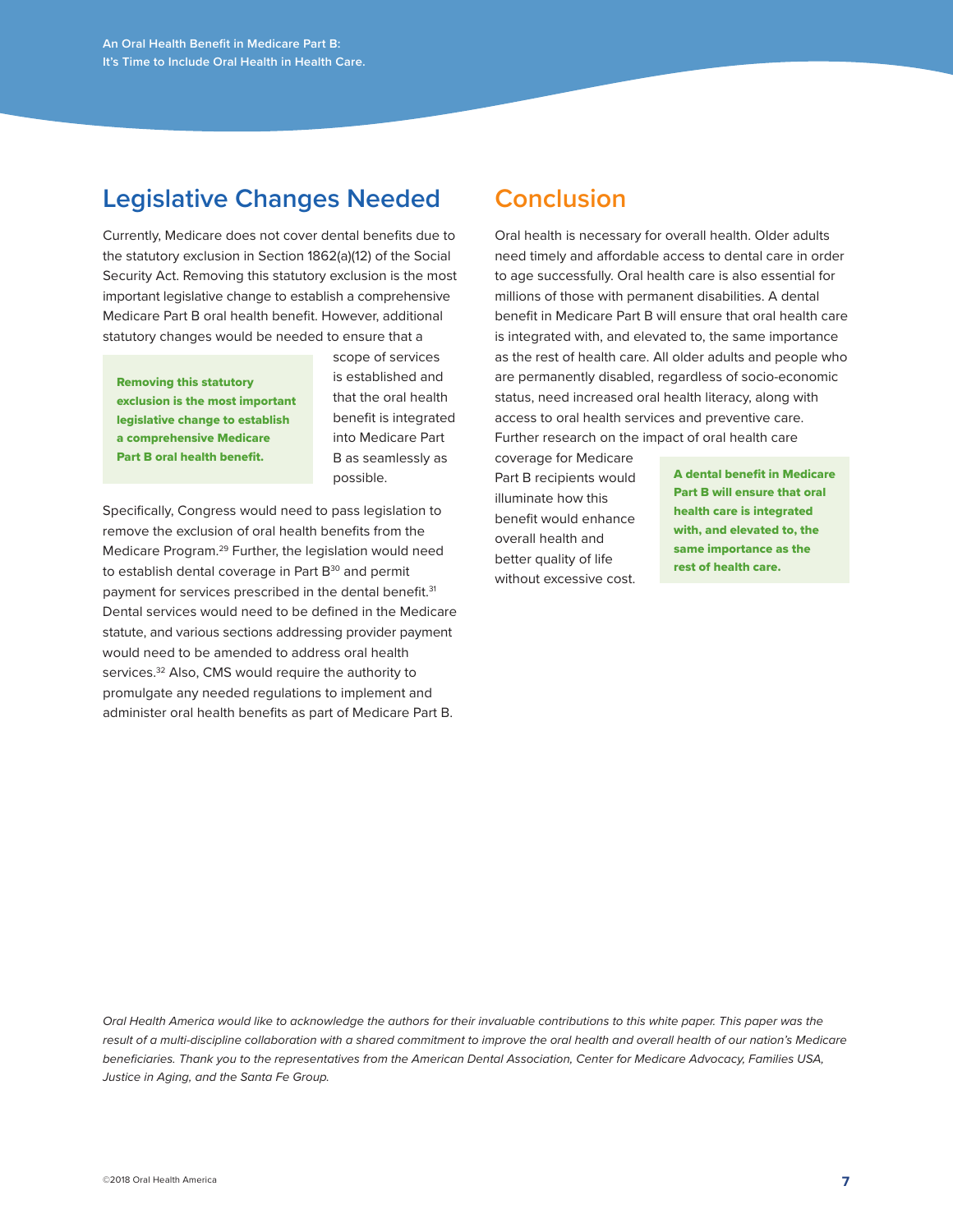### **References**

- 1 Kaiser Family Foundation analysis of DYNASIM data (2017) "Centers for Medicare and Medicaid services Medicare current beneficiary 2013 cost and use file," San Francisco, Calif.: https://www.kff.org/medicare/issue-brief/an-overview-of-medicare/.
- 2 Kaiser Family Foundation analysis of DYNASIM data (2017) "Centers for Medicare and Medicaid services Medicare current beneficiary 2013 cost and use file," San Francisco, Calif.: https://www.kff.org/medicare/issue-brief/an-overview-of-medicare/.
- 3 Oral Health America (2013), "A state of decay, vol. II," https://oralhealthamerica.org/astateofdecay/archive/ Chicago, Ill.; and Manski R. J. and Rohde F. June (2017) "Dental services: use, expenses, source of payment, coverage and procedure type, 1996-2015: research findings" (No. 34.) Rockville, MD. Agency for Healthcare Research and Quality, https://meps.ahrq.gov/mepsweb/data\_files/ publications/rf34/rf34.pdf
- 4 Bruce A. Dye et al., "Dental caries and tooth loss in adults in the United States, 2011–2012"; and C.M. Vargas, E.A. Kramarow, and J.A. Yellowitz, (2001) "The Oral Health of Older Americans, National Center for Health Statistics, Aging Trends" (no. 3). http://www.cdc.gov/nchs/data/ahcd/agingtrends/03oral.pdf.
- 5 P.I. Eke, B.A. Dye, L. Wei, G.O. Thornton-Evans, R.J. Genco (2012) "Prevalence of periodontitis in adults in the United States: 2009 and 2010." (Vol. 91, Issue 10) Journal of Dental Research, http://journals.sagepub.com/doi/abs/10.1177/0022034512457373.
- 6 Kaiser Family Foundation (June 2012), "Oral health and Medicare beneficiaries: coverage, out-of-pocket spending, and unmet Need," San Francisco, Calif.: https://kaiserfamilyfoundation.files.wordpress.com/2013/01/8325.pdf
- 7 Kaiser Family Foundation (June 2012), "Oral health and Medicare beneficiaries: coverage, out-of-pocket spending, and unmet need," San Francisco, Calif.: https://kaiserfamilyfoundation.files.wordpress.com/2013/01/8325.pdf
- 8 Manski R. J. and Rohde F. June (2017) "Dental services: use, expenses, source of payment, coverage and procedure type, 1996-2015: research findings" (No. 34.) Rockville, MD. Agency for Healthcare Research and Quality, https://meps.ahrq.gov/mepsweb/data\_files/ publications/rf34/rf34.pdf; and Manski, R. J. and Brown, E., (2007) "Dental use, expenses, private dental coverage, and changes, 1996 and 2004" (MEPS Chartbook No.17) Rockville, Md.: Agency for Healthcare Research and Quality, http://www.meps.ahrq.gov/mepsweb/ data\_files/publications/cb17/cb17.pdf
- 9 Manski, R.J., Moeller, J.R., Chen, H., St. Clair, P.A., Schimmel, J., Magder, L. and Pepper, J.V., (October 2009) "Dental care coverage transitions," (15 10: 729-735). American Journal of Managed Care
- 10 Kaiser Family Foundation analysis (January 2018 based on 2013 data), "Medicare beneficiaries' out-of-pocket health care spending as a share of income now and projections for the future," San Francisco, Calif.: https://www.kff.org/report-section/medicare-beneficiariesout-of-pocket-health-care-spending-as-a-share-of-income-now-and-projections-for-the-future-report/.
- 11 Manski R. J. and Rohde F. June (2017) "Dental services: use, expenses, source of payment, coverage and procedure type, 1996-2015: research findings" (No. 34.) Rockville, MD. Agency for Healthcare Research and Quality, https://meps.ahrq.gov/mepsweb/data\_files/ publications/rf34/rf34.pdf
- 12 Kaiser Family Foundation analysis (April 2017 based on 2016 data), "Income and assets of Medicare beneficiaries, 2016-2035", San Francisco, Calif.: https://www.kff.org/medicare/issue-brief/income-and-assets-of-medicare-beneficiaries-2016-2035/.
- 13 Kaiser Family Foundation analysis (April 2017 based on 2016 data), "Income and assets of Medicare beneficiaries, 2016-2035", San Francisco, Calif.: https://www.kff.org/medicare/issue-brief/income-and-assets-of-medicare-beneficiaries-2016-2035/.
- 14 Moeller, J.R., Manski, R.J., Mathiowetz, N., Campbell, N. and Pepper, J.V., "Response error in reporting dental coverage by older Americans in the health and retirement study," (51:1- 10 January-December 2014) Inquiry.
- 15 Kaiser Family Foundation analysis (January 2018 based on 2013 data), "Medicare beneficiaries' out-of-pocket health care spending as a share of income now and projections for the future," San Francisco, Calif.: https://www.kff.org/report-section/medicare-beneficiariesout-of-pocket-health-care-spending-as-a-share-of-income-now-and-projections-for-the-future-report/.